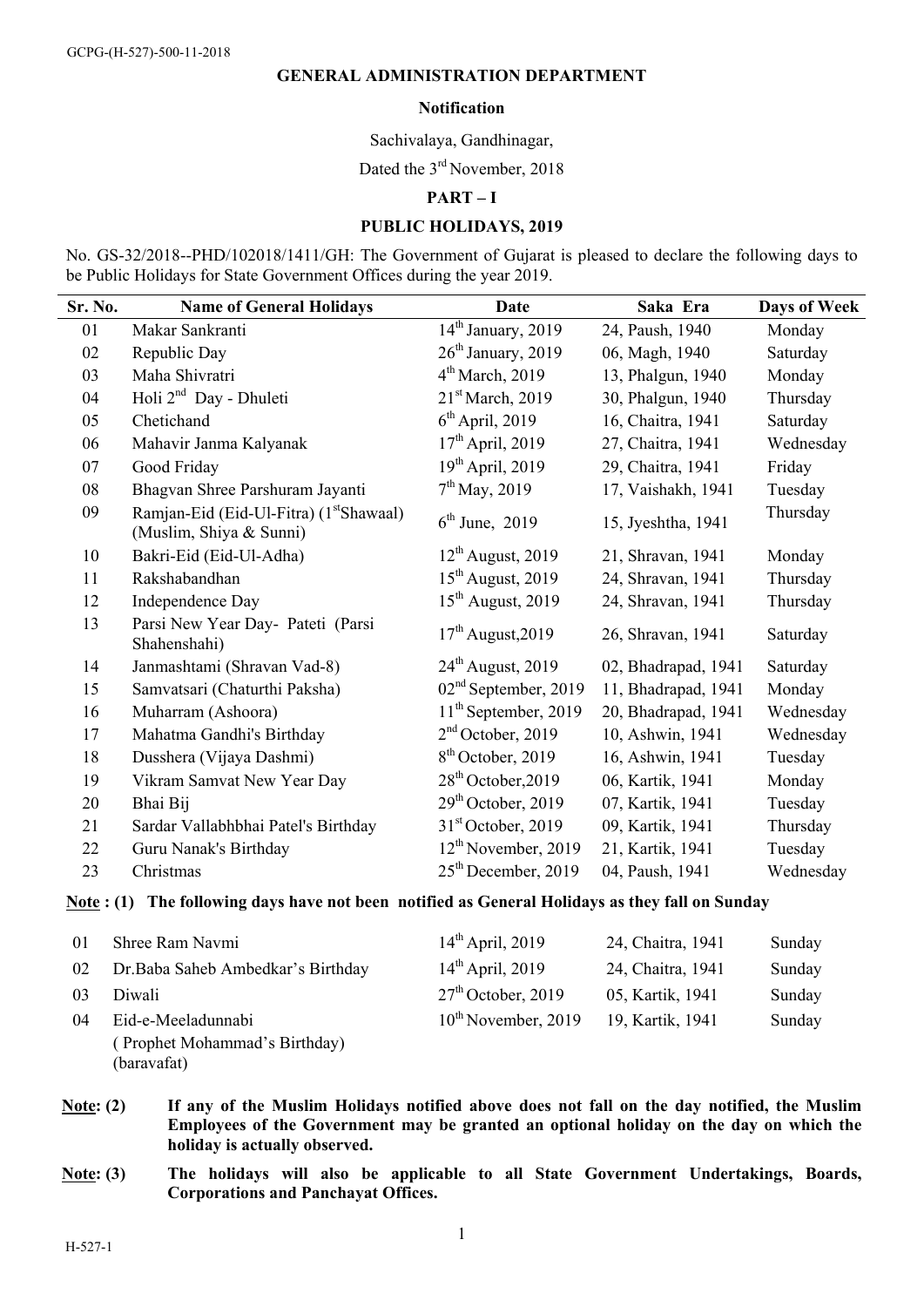## **PART – II**

## **OPTIONAL HOLIDAYS FOR GOVERNMENT EMPLOYEES**

No.GS/2018-32-PHD/102018/1411/GH:- The following are the Optional Holidays recognized by Government of Gujarat for the year 2019 in addition to those notified as Public Holidays.

| Sr.<br>No. | <b>Name of the Optional Holidays</b>                                         | Date                            | Saka Era                    | Days of<br>Week |
|------------|------------------------------------------------------------------------------|---------------------------------|-----------------------------|-----------------|
| 1.         | Christian New Year Day                                                       | 1st January, 2019               | 11, Paush, 1940             | Tuesday         |
| 2.         | Vassi Uttarayan (Next Day to Makar Sankranti)                                | $15th$ January, 2019            | 25, Paush, 1940             | Tuesday         |
| 3.         | Saint Shiromani Ravidasji's Birthday                                         | 19 <sup>th</sup> February, 2019 | 30, Magh, 1940              | Tuesday         |
| 4.         | Birthday of Dhani Matang Dev (Maha Vad-14)                                   | $23^{\text{rd}}$ February, 2019 | 04, Falgun, 1940            | Saturday        |
| 5.         | Holi                                                                         | $20th$ March, 2019              | 29, Phalgun, 1940           | Wednesday       |
| 6.         | Jamshedi Navroz (Parsi Shahenshahi & Parsi<br>Kadmi)                         | 21 <sup>st</sup> March, 2019    | 30, Phalgun, 1940           | Thursday        |
| 7.         | Gudi Padvo (Chaitra Sud-1)                                                   | $06th$ April, 2019              | 16, Chaitra, 1941           | Saturday        |
| 8.         | Hatkeshvar Jayanti                                                           | $18th$ April, 2019              | 28, Chaitra, 1941           | Thursday        |
| 9.         | Hanuman Jayanti (Chaitra Sud-15)                                             | $19th$ April, 2019              | 29, Chaitra, 1941           | Friday          |
| 10.        | Pesah (1st Day) (Yahudi)                                                     | $20th$ April, 2019              | 30, Chaitra, 1941           | Saturday        |
| 11.        | Zarthost-no-Disho (Parsi Kadami)                                             | $25th$ April, 2019              | 05, Vaishakh, 1941          | Thursday        |
|            | 12. Maha Prabhuji's Praktyotsava (Vallabhacharya<br>Jayanti)                 | $30th$ April, 2019              | 10, Vaishakh, 1941          | Tuesday         |
|            | 13. Shree Adhya Jagadguru Shankaracharya Jayanti<br>(Vaishakh Sud-5)         | $09^{th}$ May, 2019             | 19, Vaishakh, 1941          | Thursday        |
|            | 14. Budhha Purnima (Vaishakh Sud-15)                                         | $18^{th}$ May, 2019             | 28, Vaishakh, 1941          | Saturday        |
|            | 15. Zarthost-no-Disho (Parsi Shahenshahi)                                    | $24^{\text{th}}$ May, 2019      | 03, Jyesth, 1941            | Friday          |
|            | 16. Shahadat-e-Hazarat Ali (Muslim Shiya)                                    | $27^{th}$ May, 2019             | 06, Jyesth, 1941            | Monday          |
|            | 17. Ramjan-Id (Id-Ul-Fitra)(2 <sup>nd</sup> Shawaal-Muslim<br>Shiya & Sunni) | $06^{\text{th}}$ June, 2019     | 16, Jyesth, 1941            | Thursday        |
|            | 18. Guru Arjundev's Martyrdom day                                            | $07th$ June, 2019               | 17, Jyesth, 1941            | Friday          |
|            | 19. Rathayatra (Ashadhi bij) (Ashadh Sud-2)                                  | $04^{\text{th}}$ July, 2019     | 13, Ashadh, 1941            | Thursday        |
|            | 20. Gatha Gahamber (Gatha-III) (Parsi Kadmi)                                 | $15^{th}$ July, 2019            | 24, Ashadh, 1941            | Monday          |
|            | 21. Parsi New Year Day Eve (Gatha-V) (Parsi Kadmi)                           | $17^{th}$ July, 2019            | 26, Ashadh, 1941            | Wednesday       |
|            | 22. Parsi New Year Day (Parsi Kadmi)                                         | 18 <sup>th</sup> July, 2019     | 27, Ashadh, 1941            | Thursday        |
|            | 23. Khordad Sal (Parsi Kadmi)                                                | $23^{\text{rd}}$ July, 2019     | 01, Shravan, 1941           | Tuesday         |
|            | 24. International Day of the World's Indigenous<br>Peoples.                  | $9th$ August, 2019              | 18, Shravan, 1941           | Friday          |
|            | 25. Gatha Gahamber (Gatha-III) (Parsi Shahenshahi)                           | $14th$ August, 2019             | 23, Shravan, 1941           | Wednesday       |
|            | 26. Parsi New Year Day Eve (Gatha-V) (Parsi<br>Shahenshahi)                  | $16th$ August, 2019             | 25, Shravan, 1941           | Friday          |
|            | 27. Tisha B'Av (Yahudi)                                                      | $19th$ August, 2019             | 28, Shravan, 1941           | Monday          |
|            | 28. Khordad Sal (Parsi Shahenshahi)                                          | $22nd$ August, 2019             | 31, Shravan, 1941           | Thursday        |
|            | 29. Shravan Vad-11 (Paryusan 1 <sup>st</sup> Day) (Chaturthi<br>Paksha)      | $26th$ August, 2019             | 04, Bhadrapad, 1941 Monday  |                 |
|            | 30. Shravan Vad-12 (Paryusan 1 <sup>st</sup> Day) (Panchami<br>Paksha)       | $27th$ August, 2019             | 05, Bhadrapad, 1941 Tuesday |                 |
|            | 31. Mahavir Swami Janma Vachan (Chaturthi<br>Paksha)                         | 30 <sup>th</sup> August, 2019   | 08, Bhadrapad, 1941 Friday  |                 |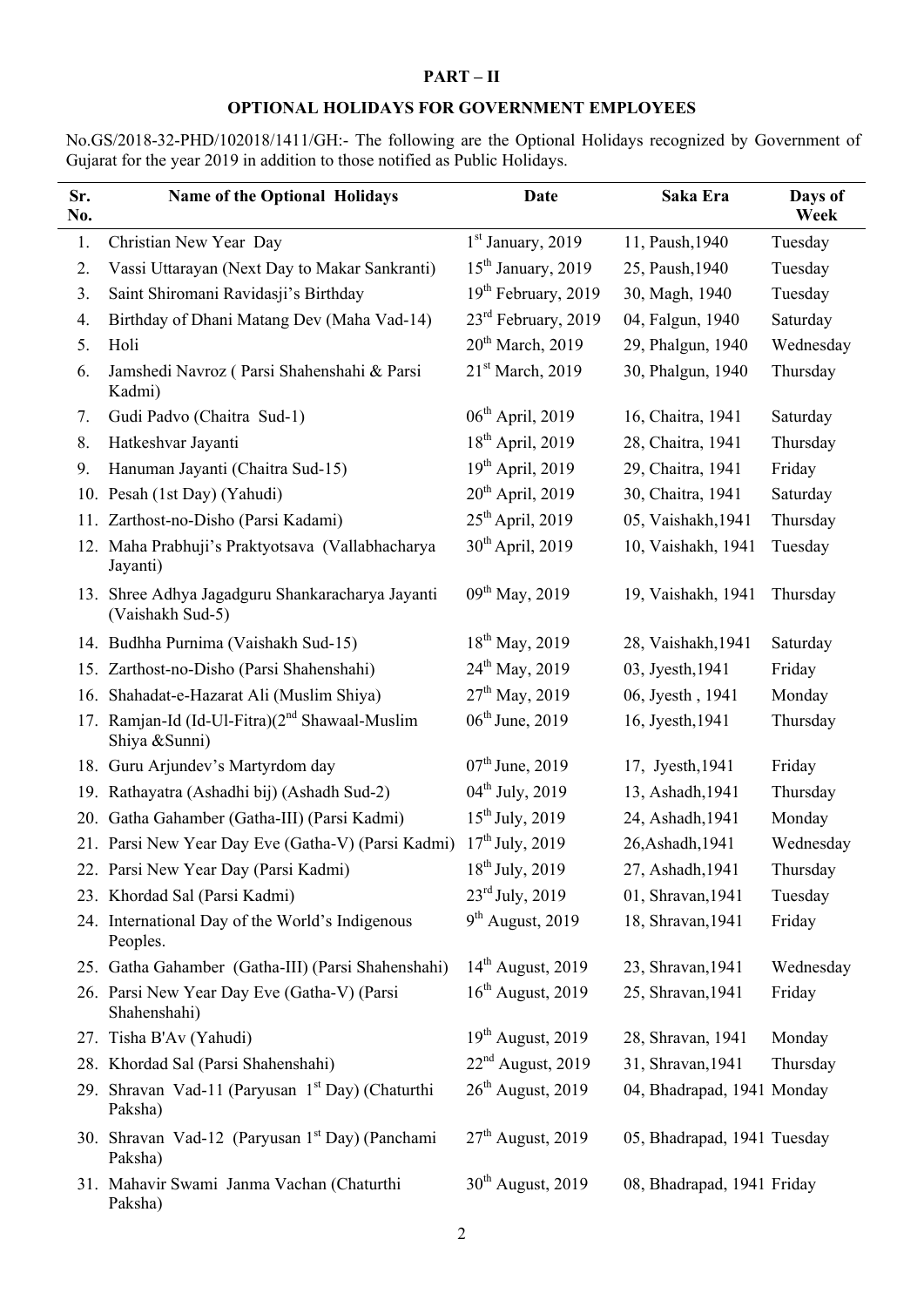| Sr.<br>No. | <b>Name of the Optional Holidays</b>                                                                | <b>Date</b>                                                  | Saka Era                      | Days of<br>Week |
|------------|-----------------------------------------------------------------------------------------------------|--------------------------------------------------------------|-------------------------------|-----------------|
|            | 32. Ganesh Chaturthi (Bhadarva Sud-4)                                                               | 02 <sup>nd</sup> September, 2019 11, Bhadrapad, 1941 Monday  |                               |                 |
| 33.        | Samvatsari (Panchami Paksha)                                                                        | 03 <sup>rd</sup> September, 2019 12, Bhadrapad, 1941 Tuesday |                               |                 |
|            | 34. 9th Muharram (Muslim Shiya & Sunni)                                                             | 09 <sup>th</sup> September, 2019                             | 18, Bhadrapad, 1941 Monday    |                 |
|            | 35. Onam                                                                                            | $11th$ September, 2019                                       | 20, Bhadrapad, 1941 Wednesday |                 |
|            | 36. Rosh Hashanah (1 <sup>st</sup> Day) (New Year) (Yahudi)                                         | 30 <sup>th</sup> September, 2019                             | 08, Ashwin, 1941              | Monday          |
|            | 37. Eve of Kippur(Yahudi)                                                                           | $08th$ October, 2019                                         | 16, Ashwin, 1941              | Tuesday         |
|            | 38. Yom Kippur(Yahudi)                                                                              | $09th$ October, 2019                                         | 17, Ashwin, 1941              | Wednesday       |
|            | 39. Sukkot (Yahudi)                                                                                 | $14th$ October, 2019                                         | 22, Ashwin, 1941              | Monday          |
| 40.        | Dhan Terash (Aso Vad-13)                                                                            | $25th$ October, 2019                                         | 03, Kartik, 1941              | Friday          |
| 41.        | Kali Chaudash (Aso Vad-14)                                                                          | $26th$ October, 2019                                         | 04, Kartik, 1941              | Saturday        |
| 42.        | Kartak Sud-15 (Dev-Diwali)                                                                          | $12th$ November, 2019                                        | 21, Kartik, 1941              | Tuesday         |
|            | 43. Id-e-Maulud (Muslim Shiya)                                                                      | 15 <sup>th</sup> November, 2019                              | 24, Kartik, 1941              | Friday          |
|            | 44. Boxing Day (Next Day to Christmas)                                                              | $26th$ December, 2019                                        | 05, Paush, 1941               | Thursday        |
|            | Note: (1) The following days have not been notified as Optional Holidays as they fall on and Sunday |                                                              |                               |                 |
| 1.         | Guru Govindsingh's Birthday                                                                         | $13th$ January, 2019                                         | 23, Paush, 1940               | Sunday          |
| 2.         | Vishvakarma Jayanti (Maha Sud-13)                                                                   | 17 <sup>th</sup> February, 2019                              | 28, Magh, 1940                | Sunday          |
| 3.         | Shab-e-Barat (Muslim Shiya & Sunni)                                                                 | $21st$ April, 2019                                           | 01, Vaishakh, 1941            | Sunday          |
| 4.         | Shavuoth (Yahudi)                                                                                   | $09^{th}$ June, 2019                                         | 19, Jyesth, 1941              | Sunday          |
| 5.         | Nand Utsav (Shravan Vad-9)                                                                          | $25th$ August, 2019                                          | 03, Bhadrapad, 1941           | Sunday          |
| 6.         | Shahadat-e- Imam Hasan (Muslim Shiya)                                                               | $27th$ October, 2019                                         | 05, Kartik, 1941              | Sunday          |
| 7.         | Shrimad Bhagwad Gita Jayanti                                                                        | 08 <sup>th</sup> December, 2019                              | 17, Agrahayan, 1941           | Sunday          |

- **Note: (2) Government Employees may avail of maximum any two of the holidays on the festival occasions mentioned above at their option and irrespective of their religious denomination. Permission for availment of these optional holidays should however, be applied for in advance and will normally be granted by the officer competent to grant casual leave with due regard to the exigencies of Government work. These leaves of two days taken by Government Employees at their discretion on the festival of their choice will not be debited to their casual leave account.**
- **Note: (3) If any of the Muslim holidays notified above, does not fall on the day notified, the Muslim Employees of Government may be granted an optional holiday on the day on which the holiday is actually observed.**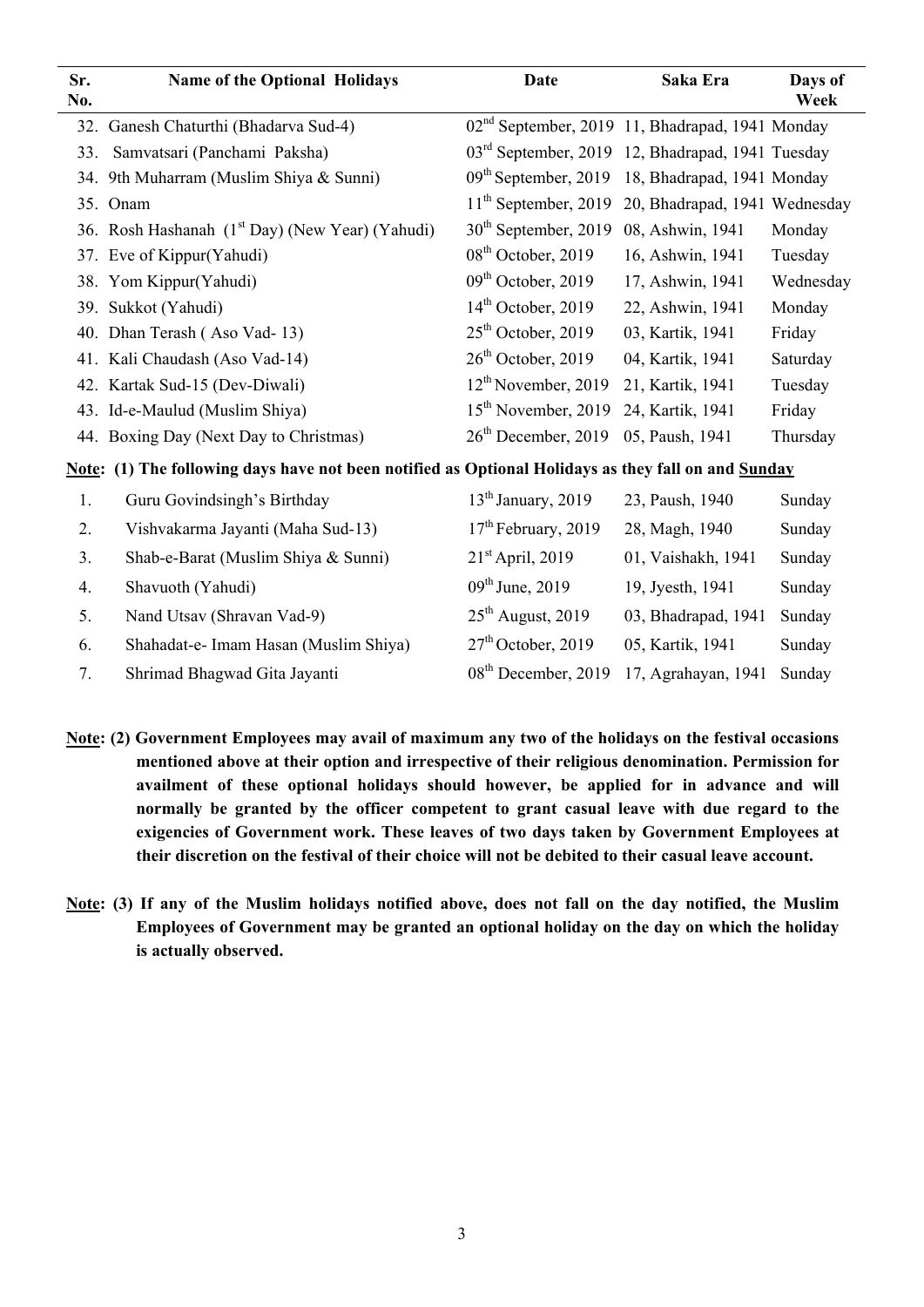## **PART – III**

#### **PUBLIC HOLIDAYS, 2019 FOR BANKS**

No. GS-32/2018-PHD/102018/1411/GH:- In pursuance of the explanation to section 25 of the Negotiable Instruments Act, 1881, (XXVI of 1881) read with the Notification of the Government of India, Ministry of Home Affairs No. 39/1/68-Judl.III dated the 8<sup>th</sup> May, 1968, the Government of Gujarat, in consultation with Reserve Bank of India, Ahmedabad is pleased to declare the following days to be Public Holidays for banks in Gujarat during the year 2019.

| Sr.<br>No.     | Name of the Holiday                                                  | <b>Date</b>        | Saka Era            | Day       |
|----------------|----------------------------------------------------------------------|--------------------|---------------------|-----------|
| $\mathbf{1}$   | Makar Sankranti                                                      | January 14, 2019   | 24, Paush, 1940     | Monday    |
| 2              | Maha Shivratri                                                       | March 4, 2019      | 13, Phalgun, 1940   | Monday    |
| $\overline{3}$ | Holi 2 <sup>nd</sup> Day-Dhuleti                                     | March 21, 2019     | 30, Phalgun, 1940   | Thursday  |
| 4              | Mahavir Janma Kalyanak                                               | April 17, 2019     | 27, Chaitra, 1941   | Wednesday |
| 5              | Good Friday                                                          | April 19, 2019     | 29, Chaitra, 1941   | Friday    |
| 6              | Ramjan Eid (Eid-Ul-Fitra)<br>$(1st Shawaal)$ (Muslim, Shiya & Sunni) | June 6, 2019       | 15, Jyeshtha, 1941  | Thursday  |
| 7              | Bakri-ld(Eid-ai-Adha)                                                | August 12, 2019    | 21, Shravan, 1941   | Monday    |
| 8              | Independence Day                                                     | August 15, 2019    | 24, Shravan, 1941   | Thursday  |
| 8              | Rakshabandhan                                                        | August 15, 2019    | 24, Shravan, 1941   | Thursday  |
| 9              | Parsi New Year Day - Pateti (Parsi<br>Shahenshahi)                   | August 17, 2019    | 26, Shravan, 1941   | Saturday  |
| 10             | Samvatsari (Chaturthi Paksha)                                        | September 2, 2019  | 11, Bhadrapad, 1941 | Monday    |
| 11             | Muharram (Ashoora)                                                   | September 11, 2019 | 20, Bhadrapad, 1941 | Wednesday |
| 12             | Mahatma Gandhi's Birthday                                            | October 2, 2019    | 10, Ashwin, 1941    | Wednesday |
| 13             | Dusshera (Vijaya Dashmi)                                             | October 8, 2019    | 16, Ashwin, 1941    | Tuesday   |
| 14             | Vikram Samvant NewYear Day                                           | October 28, 2019   | 06, Kartik, 1941    | Monday    |
| 15             | Sardar Vallabhbhai Patel's Birthday                                  | October 31, 2019   | 09, Kartik, 1941    | Thursday  |
| 16             | Christmas                                                            | December 25, 2019  | 04, Paush, 1941     | Wednesday |

**Note : (1) The following days have not been notified as General Holiday as they fall on Sunday and 4thSaturday.** 

| Sr. | <b>Name of the Holiday</b>                                  | Date                  | Saka Era           | Day                      |
|-----|-------------------------------------------------------------|-----------------------|--------------------|--------------------------|
| No. |                                                             |                       |                    |                          |
|     | Republic Day                                                | January 26,2019       | 06, Magh, 1940     | 4 <sup>th</sup> Saturday |
| 2   | Shree Ram Navmi                                             | April 14,2019         | 24, Chaitra, 1941  | Sunday                   |
| 3   | Dr Baba Saheb Ambedkar's Birthday                           | April 14,2019         | 24, Chaitra, 1941  | Sunday                   |
| 4   | Janmashtami (ShravanVad-8)                                  | <b>August 24,2019</b> | 02 Bhadrapad, 1941 | 4 <sup>th</sup> Saturday |
| 5   | Diwali                                                      | October 27,2019       | 05, Kartik, 1941   | Sunday                   |
| 6   | Eid -e- Miladunnabi - Nabi (Prophet<br>Mohammad's Birthday) | November 10, 2019     | 19, Kartik, 1941   | Sunday                   |

Note : (2) The Government of Gujarat is also pleased to declare Tuesday, the 1<sup>st</sup>April, 2019 / 11 Chaitra, **1941 to be Public Holiday for Banks, Pay & Accounts Office, Treasury / Sub-Treasury Offices only in the State of Gujarat to enable them to close yearly accounts.** 

### **By Order and in the name of Governor of Gujarat,**

**JWALANT TRIVEDI,**

Additional Secretary to Government General Administration Department Government of Gujarat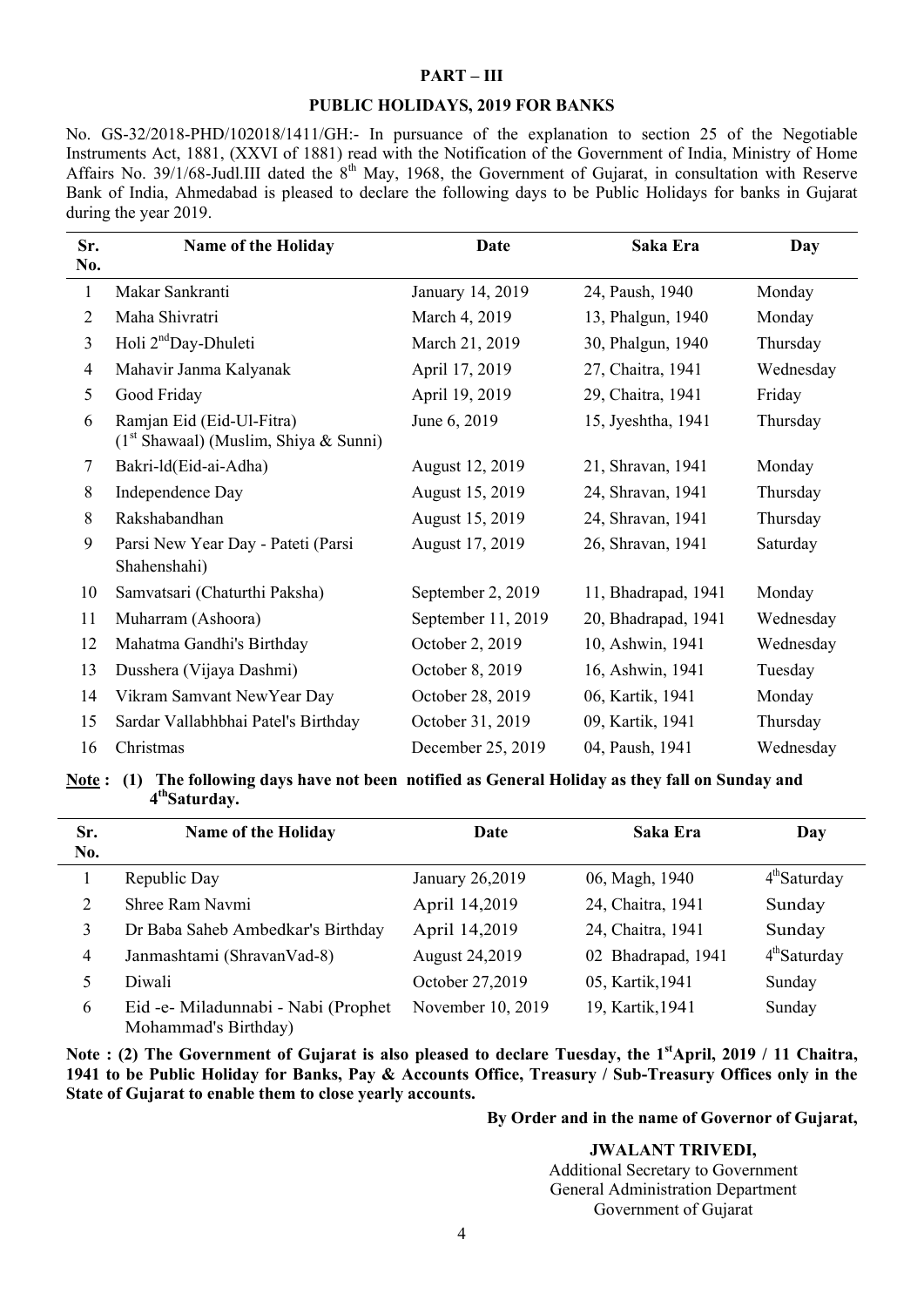No. PHD/102018/1411/GH General Administration Department 1, Sardar Bhavan, 3rd Floor, Sachivalaya, Gandhinagar. Dated the 3<sup>rd</sup> November, 2018

### **Copy forwarded with compliments to:**

The Principal Secretary to Hon. Governorshri, Raj Bhavan, Gandhinagar. The Chief Principal Secretary to Hon. Chief Minister, Swarnim Sankul-1, Sachivalaya, Gandhinagar The Principal Secretary to Hon. Chief Minister, Swarnim Sankul-1, Sachivalaya, Gandhinagar The Adviser to Hon. Chief Minister, Swarnim Sankul-1, Sachivalaya, Gandhinagar. The P.S. to Hon. Deputy Chief Minister, Swarnim Sankul-1, Sachivalaya, Gandhinagar The P.S.to Hon. Speaker, Gujarat Legislative Assembly, Gandhinagar. The P.S. to All Ministers, Swarnim Sankul-1, Sachivalaya, Gandhinagar The P.S.to All Ministers of State, Swarnim Sankul-2, Sachivalaya, Gandhinagar The P.S. to Leader of Opposition, Gujarat Legislative Assembly, Gandhinagar The P.S. to Chief Whip / Dy. Chief Whip / Whip, Gujarat Legislative Assembly, Gandhinagar The Secretary, Gujarat Human Rights Commission, Karmayogi Bhavan, Sector-10/A, Gandhinagar The Secretary to the Lokayukta, Office of the Lokayukta, Sector-10/B, Gandhinagar. The Deputy Secretary to Chief Secretary, Sachivalaya, Gandhinagar The Secretary to Chief Information Commissioner, O/o. the Chief Information Commissioner, Gandhinagar The Secretary, Gujarat Public Service Commission, Gandhinagar. The Secretary, Gujarat Subordinate Service Selection Board, Dr. J.M. Bhavan, Gandhinagar. The Secretary, Gujarat Vigilance Commission, Sector-10/B, Gandhinagar. The Secretary, Gujarat Legislature Secretariat, Gandhinagar. The Registrar General, Gujarat High Court, Ahmedabad. The Manager, Reserve Bank of India, Ahmedabad (2 copies) The Zonal Manager, State Bank of India, Zonal Office, Nr. Dr. J.M. Bhavan, Gandhinagar The Senior Divisional Manager, Life Insurance Corporation of India, Sector-16, Gandhinagar. The Senior Divisional Manager, Life Insurance Corporation of India, Jeevan Prakash, Tilak Road, Ahmedabad The Divisional Manager, Western Railway, Ahmedabad All Departments of Secretariat (with 20 copies) .... with a request to inform Heads of Departments and Heads of Offices under your administrative control D.G.P., Gujarat State, Police Bhavan, Gandhinagar (with 2 copies) All Municipal Commissioners (with 2 copies) All Commissioners of Police (with two copies) All Collectors (with 2 copies) All District Development Officers (with 2 copies) All Superintendents of Police (with two copies) The Senior Accountant General, Gujarat, Ahmedabad / Rajkot.

The Director of Information, Dr. J.M. Bhavan, Gandhinagar....with a request to issue press note.

All Branches in General Administration Department, Sachivalaya, Gandhinagar

Computer Cell, General Administration Department, Sachivalaya, Gandhinagar ... with a request to publish the holiday list in GSWAN website / GAD website

HRMS Cell, General Administration Department The Select file. ==================================================================================

**By letter** 

## **KALPESH BHATT,**

Under Secretary (Protocol) General Administration Department Government of Gujarat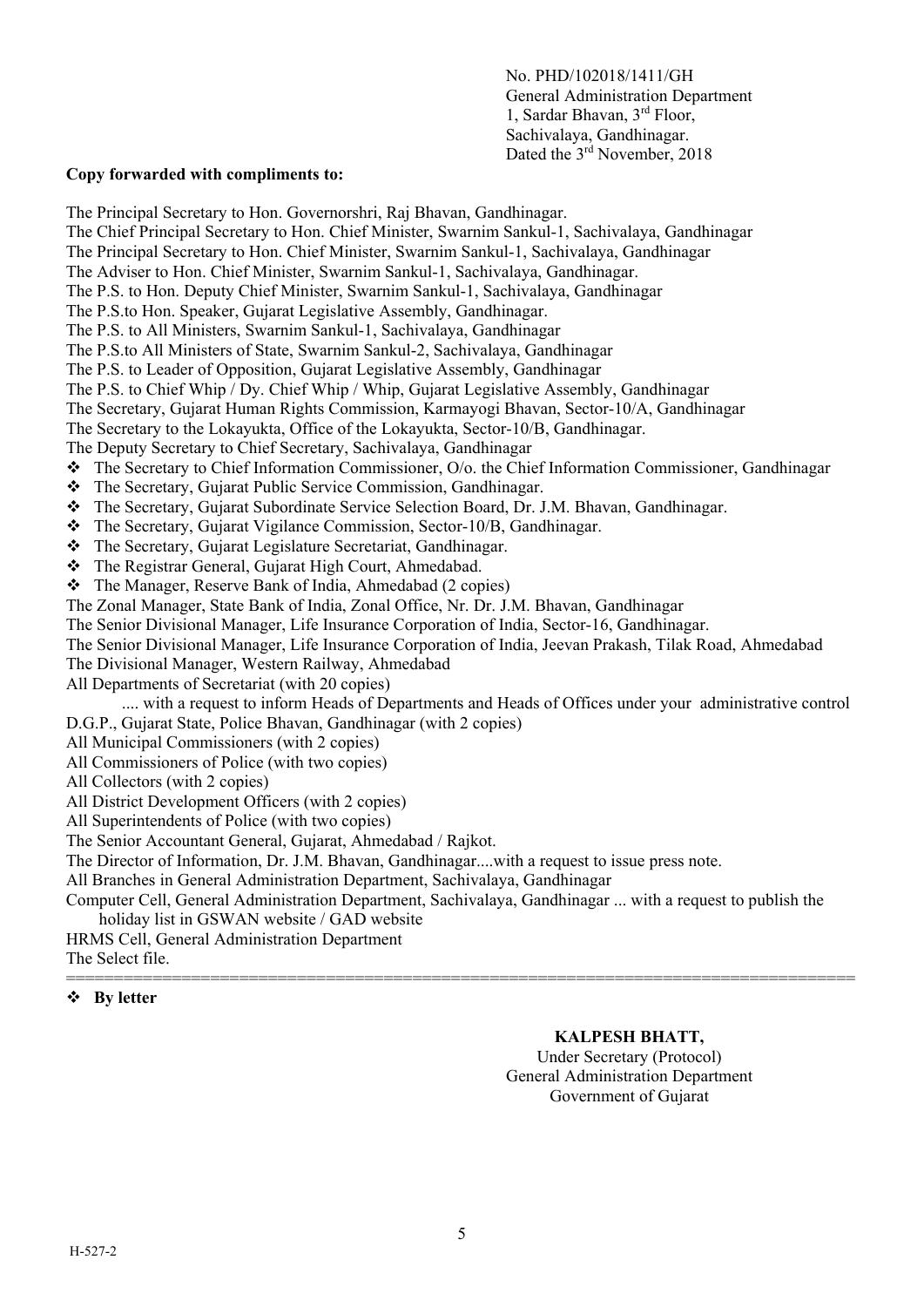**઼ીરીન્લ ષઽૂષડ ુષયીઙ** જા**ઠે**રનામું **઼ુજષીવલ, ઙીઅપૂફઙળ, દી. ૫જી ફષૉમ્મળ, ૪૨૩૱ યીઙ-૩ જાઽૉળ ળજાક**,**૪૨૩૯**

ક્રમાંકઃગસ–૩૨–૨૦૧૮–-જસર–૧૦૨૦૧૮–૧૪૧૧–ઘઃ– ગુજરાત સરકાર ૨૦૧૯ના વર્ષ દરમિચાન નીચેના દિવસોને રાજચ

# **઼ળગીળફૂ ગજૉળૂક રીડૉજાઽૉળ ળજા દળૂગૉજાઽૉળ ગળૉઝૉ.**

| sais        | જાહેર રજાનું નામ                        | તારીખ                          | શક સંવત                                | અઠવાડિયાનો વાર |
|-------------|-----------------------------------------|--------------------------------|----------------------------------------|----------------|
| 09          | મકરસંક્રાંતિ                            | ૧૪મી જાન્યુઆરી, ૨૦૧૯           | २४,पौष, १૯४०                           | સોમવાર         |
| ೦೪          | પ્રજાસત્તાક દિન                         | ૨૬મી જાન્યુઆરી, ૨૦૧૯           | 09, 212, 9680                          | શનિવાર         |
| 03          | મહાશિવરાત્રી (મહા વદ–૧૩)                | ૦૪થી માર્ચ, ૨૦૧૯               | $93,$ $$$ । $C3, 9$ $C70$              | સોમવાર         |
| $\sigma$    | હોળી બીજો દિવસ (ધુળેટી)                 | ૨૧મી માર્ચ, ૨૦૧૯               | ३०, हास्गुन, १ स्४०                    | ગુરૂવાર        |
| οų          | ચેટીચાંદ                                | ૦૬ન્ડી એપ્રિલ, ૨૦૧૯            | <b>95, ปั๊ว, 9</b> 669                 | શનિવાર         |
| o s         | મહાવીર જન્મ કલ્ચાણક                     | ૧૭મી એપ્રિલ, ૨૦૧૯              | ૨૭, ચૈત્ર, ૧૯૪૧                        | બુધવાર         |
| <b>0</b> و  | ગુડ ફ્રાઈડે                             | ૧૯મી એપ્રિલ, ૨૦૧૯              | ર $\epsilon$ , ચૈત્ર, ૧૯૪૧             | શુક્રવાર       |
| $O\angle$   | ભગવાનશ્રી પરશુરામ જયંતિ (વૈશાખ સુદ–૩)   | ૦૭મી મે, ૨૦૧૯                  | $99,$ qs $10, 9679$                    | મંગળવાર        |
| $o \in$     | રમજાન ઈદ (ઈદ–ઉલ–ફિત્ર) (શવ્વાલ–         | ०૬કી જુન, ૨૦૧૯                 | १५, ४येष्ठ, १ ६४१                      | ગુરૂવાર        |
|             | ૧લો) (મુસ્લીમ શિયા અને સુન્ની)          |                                |                                        |                |
| 90          | બકરી ઈદ (ઈદ–ઉલ–અદહા)                    | ૧૨મી ઑગસ્ટ, ૨૦૧૯               | $29,$ $9192, 9679$                     | સોમવાર         |
| 99          | રક્ષાબંધન (શ્રાવણ સુદ–૧૫)               | ૧૫મી ઑગસ્ટ, ૨૦૧૯               | 28, 4192, 9609                         | ગુરૂવાર        |
| १२          | સ્વાતંત્ર્ય દિન                         | ૧૫મી ઑગસ્ટ, ૨૦૧૯               | 28, 4192, 9689                         | ગુરૂવાર        |
| 93          | પારસી નૂતન વર્ષ દિન (પતેતી) (પારસી      | ૧૭મી ઑગસ્ટ, ૨૦૧૯               | 29, 81421, 9689                        | શનિવાર         |
|             | શહેનશાહી)                               |                                |                                        |                |
| $9\sigma$   | જન્માષ્ટમી $($ શ્રાવણ વદ-૮ $)$          | રજમી ઓગસ્ટ <b>,</b> ૨૦૧૯       | 2, PII&YE, 9 Gr9                       | શનિવાર         |
| ٩y          | સંવત્સરી (ભાદ્રપદ સુદ-૪) (ચતુર્થી પક્ષ) | ૦૨જી સપ્ટેમ્બર, ૨૦૧૯           | 99, CHIQUE, 9G89                       | સોમવાર         |
| 95          | મહોરમ (આશૂરા)                           | ૧૧મી સપ્ટેમ્બર, ૨૦૧ $\epsilon$ | 20, CHIQUE, 9 Gr9                      | બુધવાર         |
| ی ۹         | મહાત્મા ગાંધીનો જન્મદિન                 | ૦૨જી ઓક્ટોબર, ૨૦૧૯             | ૧૦, આશ્વિન, ૧૯૪૧                       | બુધવાર         |
| 9<          | દશેરા(વિજયા દશમી)                       | ૦૮મી ઓક્ટોબર, ૨૦૧૯             | $95,$ આશ્વિન, १ $659$                  | મંગળવાર        |
| ٩E          | नूतन पर्ष हिन / पिड्य संपत-२०७९,        | <u>ર૮મી ઓક્ટોબર, ૨૦૧૯</u>      | $05, 8$ lás, ૧૯૪૧                      | સોમવાર         |
|             | બેસતું વર્ષ (કારતક સુદ–૧)               |                                |                                        |                |
| <u> ୧</u> ୦ | ભાઈબીજ (કારતક સુદ–૨)                    | ૨૯મી ઓક્ટોબર, ૨૦૧૯             | ०७, કાર્તિક, ૧૯૪૧                      | મંગળવાર        |
| ৰ ৭         | સરદાર વધ્રભભાઈ પટેલનો જન્મદિન           | ૩૧મી ઓક્ટોબર, ૨૦૧૯             | $o$ ૯, કાર્તિક, ૧૯૪૧                   | ગુરૂવાર        |
| ବ୍ୟ         | ગુરૂનાનક જયંતિ (કારતક સુદ–૧૫)           | ૧૨મી નવેમ્બર, ૨૦૧૯             | २१, $s$ ार्ति $s$ , १ $\varepsilon$ ४१ | મંગળવાર        |
| 23          | નાવાલ                                   | <u>રપમી ડિસેમ્બર, ૨૦૧૯</u>     | 08, 414, 9G89                          | બુધવાર         |
|             |                                         |                                |                                        |                |

# **ફáપઆ-(૩) ફૂજૉફૂ ળજા ળુષષીળૉઈષદૂ ઽ્ષીધૂ જાઽૉળ ળજાફી િનષ઼ દળૂગૉજાઽૉળ ગળૉવ ફધૂ.**

| ૧ શ્રી રામ નવમી (ચૈત્ર <u>સ</u> ્ $\epsilon$ –૯) | ૧૪મી એપ્રિલ,૨૦૧૯          | રજ, ચૈત્ર, ૧૯૪૧     | રવિવાર |
|--------------------------------------------------|---------------------------|---------------------|--------|
| <u>ર Sૉ.બાબાસાહેબ આંબેડકરનો જન્મદિન</u>          | ૧૪મી એપ્રિલ,૨૦૧૯          | રજ, ચૈત્ર, ૧૯૪૧     | રવિવાર |
| $3$ દિવાળી (દિપાવલી) (આસો વદ–૩૦)                 | <u>ર૭મી ઓક્ટોબર, ૨૦૧૯</u> | $04, 81$ $65, 9679$ | રવિવાર |
| ૪ ઇદ−એ−મિલાદુઋબી (બારા વફાત મહમદ                 | ૧૦મી નવેમ્બર, ૨૦૧૯        | ૧૯, કાર્તિક, ૧૯૪૧   | રવિવાર |
| પચગંબર સાહેબનો જન્મદિન)                          |                           |                     |        |

**ફáપઆ-** (**ળ**) **ઋબળ જાઽૉળ ગળૉવૂ રૃુ°વર્ફૂ ગ્ઉબથ ળજાક જાઽૉળ ગળૉવી િનષ઼ૉઈષદૂ ફ ઽ્લ દ્**, **દૉદઽૉષીળ ઞૉિનષ઼ૉઘળૉઘળ**  $k$ કિવર્સ કે રિવર્સે સરકારના મુસ્લિમ કર્મચારીઓને મરજીયાત રજા આપી શકાશે.

**ફáપઆ- (૫) ઈ ઽૃગર્ ળીઞલ ઼ળગીળ ઽ°દગફી મ્ણર્**/ **ગ્બâળૉસફ દૉરઞ બઅજીલદ ગરજીળૂકફ ર્ ૉબથ વીઙૃબણસૉ.**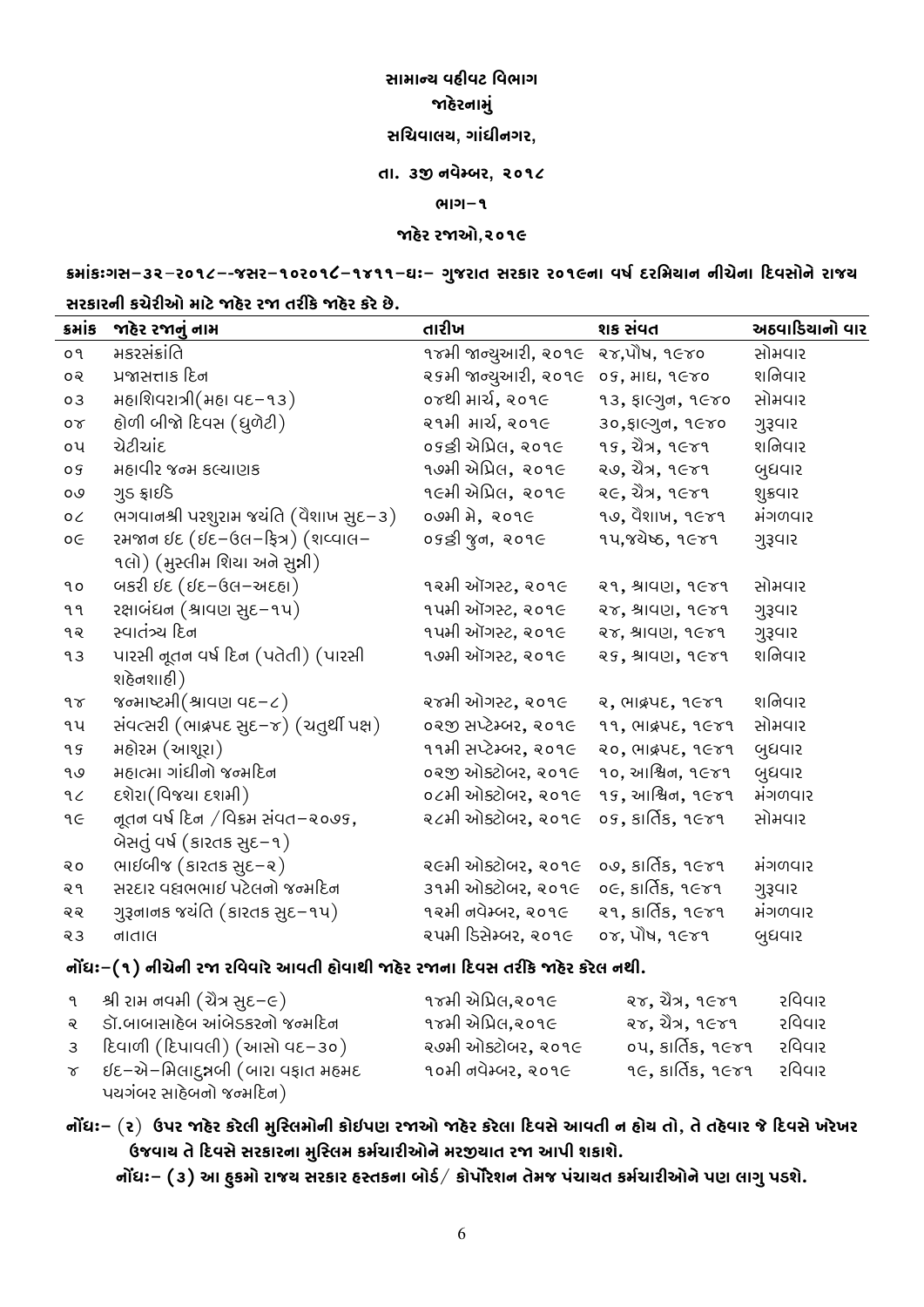## **યીઙ-ળ**

# **઼ળગીળૂ ગરર્જીળૂક રીડૉરળજીલીદ ળજાક**

કમાંકઃ ગસ–૩૨–૨૦૧૮––જસર–૧૦૨૦૧૮–૧૪૧૧–ઘઃ– ભાગ–૧માં જાહેર કરવામાં આવેલી જાહેર રજાઓ ઉપરાંત ગુજરાત **઼ળગીળૉળ૨૩૯ફી ષહર્રીડૉરીન્લ ગળૉવૂ રળજીલીદ ળજાક ફૂજૉËરીથૉઝૉ.** 

| કમાંક     | મરજીચાત રજાનું નામ                                                    | તારીખ                   | શક સંવત                                | અઠવાડિયાનો વાર |
|-----------|-----------------------------------------------------------------------|-------------------------|----------------------------------------|----------------|
| o٩        | ખ્રિસ્તી નૂતન વર્ષ                                                    | ૧લી જાન્યુઆરી, ૨૦૧૯     | $99,$ $114, 9600$                      | મંગળવાર        |
| ೦૨        | વાસી ઉત્તરાયણ (મકરસંક્રાંતિ પછીનો દિવસ)                               | ૧૫મી જાન્યુઆરી,૨૦૧૯     | २५, पौष, १૯४०                          | મંગળવાર        |
| 03        | સંત શિરોમણી રવિદાસજીની જન્મ જયંતી                                     | ૧૯મી ફેબ્રુઆરી, ૨૦૧૯    | 30, 3118, 9680                         | મંગળવાર        |
| $\sigma$  | ધણી માતંગ દેવશ્રીની જન્મ જચંતી                                        | ૨૩મી ફેબ્રુઆરી, ૨૦૧૯    | ०४,  हाल्गुन, १૯४०                     | શનિવાર         |
| οų        | હોળી                                                                  | ૨૦મી, માર્ચ, ૨૦૧૯       | २૯, इाल्गुन, १૯४०                      | બુધવાર         |
| o g       | જમશેદી નવરોઝ(પારસી શહેનશાહી અને પારસી<br>કદમી)                        | ૨૧મી માર્ચ, ૨૦૧૯        | 30, ફાલ્ગુન, ૧૯૪૦                      | ગુરૂવાર        |
| 0٥        | ગુડી પડવો (ચૈત્ર સુદ–૧)                                               | ૦૬ન્ડી એપ્રિલ, ૨૦૧૯     | $95, $ มิ่ว, $950$                     | શનિવાર         |
| $O\angle$ | હાટકેશ્વર જયંતિ                                                       | ૧૮મી એપ્રિલ, ૨૦૧૯       | ૨૮, ચૈત્ર, ૧૯૪૧                        | ગુરૂવાર        |
| оE        | દનુમાન જયંતિ ( ચૈત્ર સુદ–૧૫)                                          | ૧૯મી એપ્રિલ, ૨૦૧૯       | ૨૯, ચૈત્ર, ૧૯૪૧                        | શુક્રવાર       |
| ٩o        | પેસાહ (પ્રથમ દિવસ) (ચહુદી)                                            | ૨૦મી એપ્રિલ, ૨૦૧૯       | ૩૦, ચૈત્ર, ૧૯૪૧                        | શનિવાર         |
| ঀঀ        | જરથોસ્તનો દિશો (પારસી કદમી)                                           | રપમી, એપ્રિલ, ૨૦૧૯      | ०५, पैशाज, १૯४१                        | ગુરૂવાર        |
| १२        | મહાપ્રભુજીનો પ્રાકટ્યોત્સવ (વધ્રભાચાર્ય<br>જચંતિ)                     | ૩૦મી એપ્રિલ, ૨૦૧૯       | $90,$ $\ddot{9}$ $811$ $M$ , $96$ $89$ | મંગળવાર        |
| 93        | શ્રી આદ્ય જગદગુરૂ શંકરાચાર્ય જયંતિ (વૈશાખ<br>સુદ-૫)                   | ૦૯મી મે, ૨૦૧૯           | $96,$ quin, $960$                      | ગુરૂવાર        |
| $9\sigma$ | બુધ્ધ પૂર્ણિમા (વૈશાખ સુદ–૧૫)                                         | ૧૮મી $a$ , ૨૦૧૯         | $22,$ dellut, $952$                    | શનિવાર         |
| ٩y        | જરથોસ્તનો દિશો (પારસી શહેનશાહી)                                       | રજમી મે, ૨૦૧૯           | 03, ४येष्ठ, १૯४१                       | શુક્રવાર       |
| 99        | શહાદત–એ– હજરત અલી (મુસ્લિમ શિયા)                                      | ૨૭મી મે, ૨૦૧૯           | 05, ४थेष्ठ, १  - ४१                    | સોમવાર         |
| ۹७        | રમઝાન ઇદ(ઇદ-ઉલ-ફિત્ર) (બીજો શવ્વાલ)<br>(મુસ્લિમ શિયા/સુન્ની)          | ०९ डी ४ुन, २०१૯         | ૧૬, જયેષ્ઠ, ૧૯૪૧                       | ગુરૂવાર        |
| 9<        | ગુરૂ અર્જુનદેવનો શહીદ દિન                                             | ૦૭મી જુન, ૨૦૧૯          | १७, ४थेष्ठ, १૯४१                       | શુક્રવાર       |
| ٩E        | રથયાત્રા (અષાઢી બીજ) (અષાઢ સુદ–૨)                                     | ૦૪થી જુલાઈ, ૨૦૧૯        | $93,$ 24416, $9679$                    | ગુરૂવાર        |
| २०        | ગાથા ગહમ્બર (ત્રીજી ગાથા)(પારસી કદમી)                                 | ૧૫મી જુલાઈ, ૨૦૧૯        | २४, अषाढ, १ $\epsilon$ ४१              | સોમવાર         |
| २१        | પારસી નૂતનવર્ષના આરંભ પૂર્વનો દિવસ<br>(પાંચમી–ગાથા) (પારસી કદમી)      | $9.94$ જુલાઈ, ૨૦૧૯      | $89,$ 2016, 9 $679$                    | બુધવાર         |
| ବ୍ ବ୍     | પારસી નૂતન વર્ષ– દિન (પારસી કદમી)                                     | ૧૮મી જુલાઈ, ૨૦૧૯        | २७, अषाढ, १ $\epsilon$ ४१              | ગુરૂવાર        |
| 23        | ખોરદાદ સાલ (પારસી કદમી)                                               | ૨૩મી જુલાઈ, ૨૦૧૯        | 09, 81421, 9689                        | મંગળવાર        |
| ৰ্চ       | વિશ્વ આદિવાસી દિન                                                     | ૯મી ઓગસ્ટ <b>,</b> ૨૦૧૯ | $92,$ $9192, 9679$                     | શુક્રવાર       |
| ૨૫        | ગાથા ગહમ્બર (ત્રીજી–<br>ગાથા)(પારસીશહેનશાહી)                          | ૧૪મી ઑગસ્ટ, ૨૦૧૯        | $23,$ $3140, 960$                      | બુધવાર         |
| २५        | પારસી નૂતન વર્ષના આરંભ પૂર્વનો દિવસ<br>(પાંચમી–ગાથા) (પારસી–શહેનશાહી) | ૧૬મી ઑગસ્ટ, ૨૦૧૯        | 24, 41421, 9679                        | શુક્રવાર       |
| २७        | તિશા–બ–અવ (ચઠુદી)                                                     | ૧૯મી, ઓગસ્ટ,૨૦૧૯        | $22,$ $3140, 960$                      | સોમવાર         |
| २८        | ખોરદાદ સાલ (પારસી–શહેનશાહી)                                           | ૨૨મી ઑગસ્ટ, ૨૦૧૯        | 39, 81421, 9689                        | ગુરૂવાર        |
| ବ୍ $\in$  | શ્રાવણ વદ-૧૧ (પર્યુષણ મહાપર્વનો<br>પ્રારંભદિન) (ચતુર્થી પક્ષ)         | ૨૬મી ઓગસ્ટ, ૨૦૧૯        | 08, CHIQUE, 9G89                       | સોમવાર         |
| 30        | શ્રાવણ વદ–૧૨ (પર્યુષણ મહાપર્વનો<br>પ્રારંભદિન) (પંચમી પક્ષ)           | ૨૭મી, ઓગસ્ટ, ૨૦૧૯       | 04, ભાદ્રપદ, ૧૯૪૧                      | મંગળવાર        |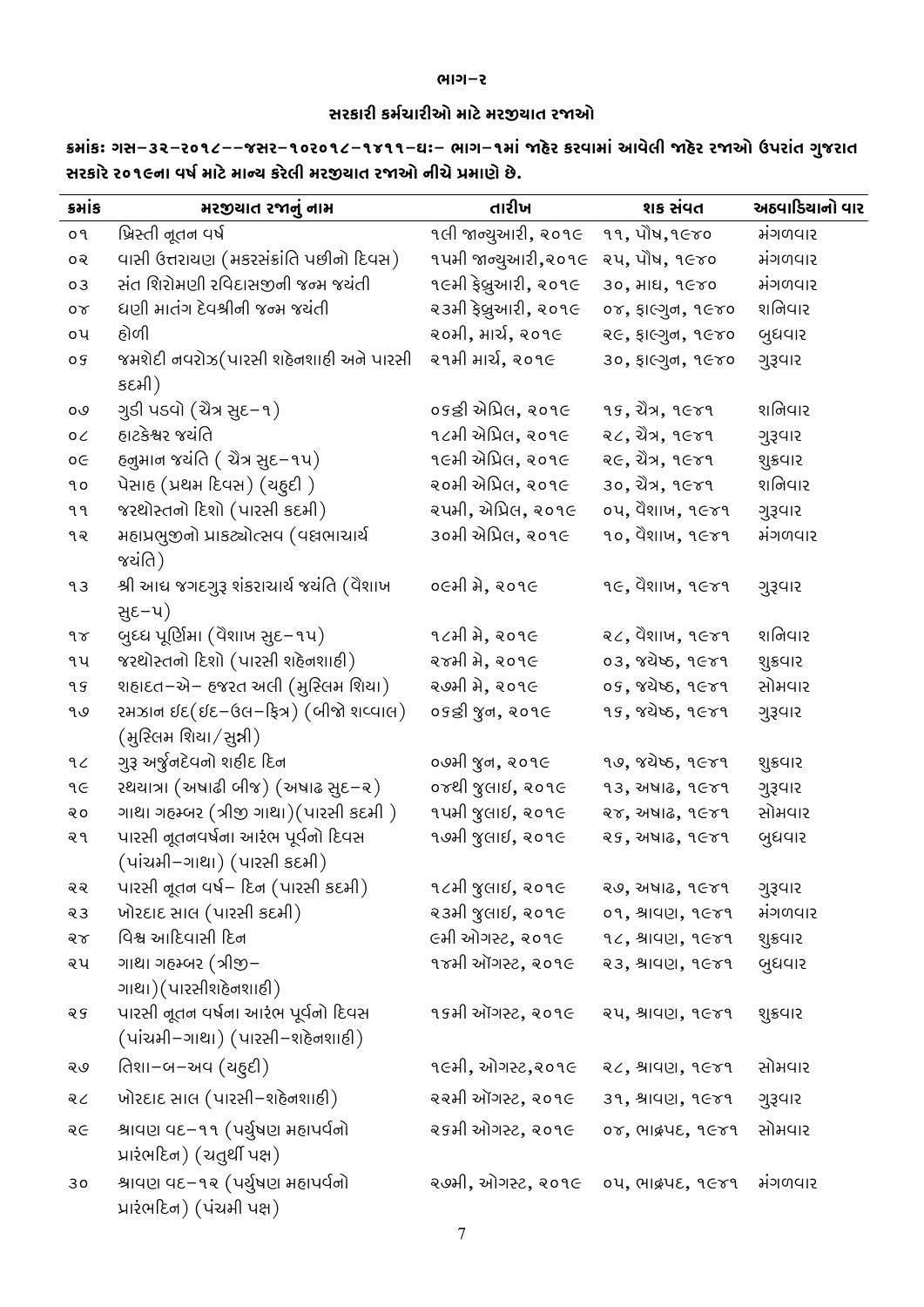| કમાંક      | મરજીચાત રજાનું નામ                                                                          | તારીખ                                                           | શક સંવત                               | અઠવાડિયાનો વાર |
|------------|---------------------------------------------------------------------------------------------|-----------------------------------------------------------------|---------------------------------------|----------------|
| 39         | મહાવીર સ્વામી જન્મવાંચન (ચતુર્થી પક્ષ)                                                      | ૩૦મી ઓગસ્ટ, ૨૦૧૯                                                | $04$ , $04$ , $05$ , $06$ , $07$      | શુક્રવાર       |
| 32         | ગણેશ ચતુર્થી (ભાદરવા સુદ–૪)                                                                 | ૦૨જી સપ્ટેમ્બર, ૨૦૧૯                                            | 99, CHIQUE, 9 Gr9                     | સોમવાર         |
| 33         | સંવત્સરી (પંચમી પક્ષ)                                                                       | ૦૩જી સપ્ટેમ્બર, ૨૦૧૯                                            | 92, CHIQUE, 9 Gr9                     | મંગળવાર        |
| $3\sigma$  | નવમો મોહરમ (મુસ્લિમ શિયા/સુન્ની)                                                            | ૦૯મી સપ્ટેમ્બર, ૨૦૧૯                                            | $92,$ $992, 9679$                     | સોમવાર         |
| зч         | ઓણમ                                                                                         | ૧૧મી સપ્ટેમ્બર, ૨૦૧૯                                            | 20, CHIQUE, 9 Gr9                     | બુધવાર         |
| 39         | રોશ હાસાના (પ્રથમ દિવસ) (નૂતન વર્ષ)<br>(ચઠ્ઠદી)                                             | ૩૦મી સપ્ટેમ્બર, ૨૦૧૯                                            | $04$ , આश्विन, ૧૯૪૧                   | સોમવાર         |
| 30         | કિપ્પુર આરંભ પૂર્વનો દિવસ (ચઠુદી)                                                           | $o$ ८भी ઓક્ટોબર, २०१ $\epsilon$ १ $s$ , આश्विन, १ $\epsilon$ ४१ |                                       | મંગળવાર        |
| 3<         | યોમ કિપ્પુર (ચઠુદી)                                                                         | ૦૯મી ઓક્ટોબર, ૨૦૧૯                                              | $99,$ આશ્વિન, $9679$                  | બુધવાર         |
| 3G         | સૂક્કોથ (ચઠુદી)                                                                             | ૧૪મી ઓક્ટોબર <b>,</b> ૨૦૧૯                                      | २२, आश्विन, १ $\epsilon$ ४१           | સોમવાર         |
| $\gamma$ 0 | ધનતેરસ (આસો વદ−૧૩)                                                                          | ૨૫મી ઓક્ટોબર, ૨૦૧૯ ૦૩, કાર્તિક, ૧૯૪૧                            |                                       | શુક્રવાર       |
| চপ         | કાળી ચૌદશ (આસો વદ–૧૪)                                                                       | २९भी ओडटोजर, २०१૯ ०४, डार्तिड, १૯४१                             |                                       | શનિવાર         |
| ಕನ         | દેવ દિવાળી (કારતક સુદ-૧૫)                                                                   | ૧૨મી નવેમ્બર, ૨૦૧૯                                              | २१, $s$ ार्ति $s,$ १ $\varepsilon$ ४१ | મંગળવાર        |
| $x_3$      | ઈદ–એ–મૌલુદ (મુસ્લિમ શિયા)                                                                   | ૧૫મી નવેમ્બર, ૨૦૧૯                                              | $88,$ $81$ $65,$ $9689$               | શુક્રવાર       |
| $\gamma$   | બોક્સિંગ ડે (નાતાલ પછીનો દિવસ)                                                              | ૨૬મી ડિસેમ્બર <b>,</b> ૨૦૧૯                                     | ०५, पौष, १૯४१                         | ગુરૂવાર        |
|            | નોંધઃ– (૧)નીચેની મરજીચાત રજાઓ રવિવારે આવતી હોઇ તે મરજીચાત રજાના દિવસ તરીકે જાહેર કરેલી નથી. |                                                                 |                                       |                |
| o٩         | ગુરૂ ગોવિંદસિંહનો જન્મદિન                                                                   | ૧૩મી જાન્યુઆરી, ૨૦૧૯                                            | २३, पौष, १ <i>६</i> ४०                | રવિવાર         |
| ೦૨         | વિશ્વકર્મા જયંતિ (મહા સુદ-૧૩)                                                               | ૧૭મી ફેબ્રુઆરી, ૨૦૧૯                                            | २८, भाध, १ $C$ ४०                     | રવિવાર         |
| 03         | શબ–એ–બારાત (મુસ્લિમ શિયા/સુન્ની)                                                            | ૨૧મી એપ્રિલ, ૨૦૧૯                                               | ०१, पैशाज, १૯४१                       | રવિવાર         |
| $\sigma$   | શાવુઓથ (ચઠુદી)                                                                              | ૦૯મી જુન,૨૦૧૯                                                   | ૧૯, જયેષ્ઠ, ૧૯૪૧                      | રવિવાર         |
| οų         | નંદ ઉત્સવ (જન્માષ્ટમી પછીનો દિવસ)<br>$(9 - 3)$ વાયણ વદન                                     | ૨૫મી ઓગસ્ટ, ૨૦૧૯                                                | 03, CHIQUE, 9Gr9                      | રવિવાર         |

| ०९ શહાદત–એ–ઈમામ હસન( મુસ્લિમ શિયા) ર અમી ઓક્ટોબર, ૨૦૧૯ ૦૫, કાર્તિક, ૧૯૪૧ રવિવાર        |  |  |
|----------------------------------------------------------------------------------------|--|--|
| ૦૭ શ્રીમદ ભગવદ ગીતા જયંતિ (માગશર સુદ–૧૧) ૦૮મી ડિસેમ્બર, ૨૦૧૯ ૧૭, અગ્રહાચણ, ૧૯૪૧ રવિવાર |  |  |

- **ફáપઆ-** (**૪) ઼ળગીળૂ ગરર્જીળૂક બ્દીફૂ બ઼અનઙૂ Ëરીથૉ પીુરર્ગ મીપ ુષફી ઋબળ ઞથીષૉવ દઽૉષીળફી Ë઼અઙ્ઑ ષપૃરીઅ ષપૃમૉરળજીલીદ ળજાક ય્ઙષૂ સગસૉ. ઈષૂ રળજીલીદ ળજા ય્ઙષષી ઇઅઙૉફૂ બળષીફઙૂ રીડૉ ઇઙીઋધૂ વૉુઘદ ઇળજી ગળષૂ જોઉસૉ ઇફૉ઼ીરીન્લ ળૂદૉ બળજૃળથ ળજા રઅઞૄળ ગળફીળ લ્ગ્લ ઇુપગીળૂ ઼ળગીળૂ ગીરગીઞફૂ ઇઙત્લદી જોઉફૉ બળષીફઙૂ ઈબસૉ. ઼ળગીળફી ગરર્જીળૂકઑ દૉરફૂ બ઼અનઙૂ Ëરીથૉફી ઈ મૉદઽૉષીળ્ફૂ વૂપૉવૂ ળજા દૉરફી બળજૃળથ ળજાકફી િઽ°઼ીરીઅ ઋપીળષીરીઅ ઈષસૉફઽીં.**
- નોંધઃ– (૩) ઉપર જાહેર કરેલી મુસ્લિમોની કોઈપણ મરજીચાત રજાઓ જાહેર કરેલા દિવસે આવતી ન હોચ તો, તે તહેવાર જે દિવસે ખરેખર ઉજવાચ તે દિવસે સરકારના મુસ્લિમ કર્મચારીઓને મરજીચાત રજા તરીકે આપી **સગીસ.ૉ**